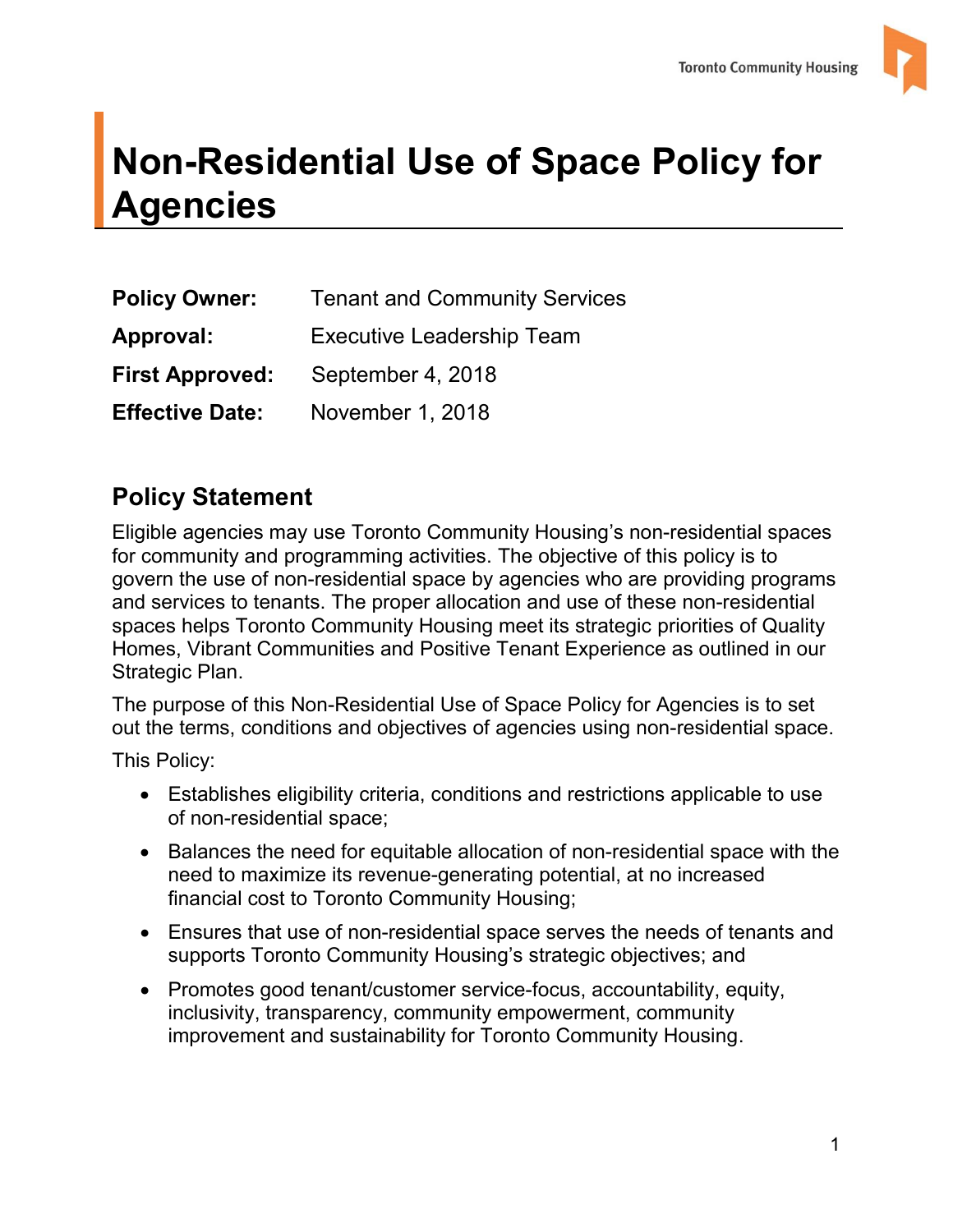This Policy should be read together with the related procedures.

#### **Scope**

This Policy applies to:

- Agencies;
- Toronto Community Housing employees;
- Service providers under contract with Toronto Community Housing to provide property management services; and
- Non-residential space owned or operated by Toronto Community Housing.

This Policy does not apply to:

- Tenants and tenant led-groups (For more information please refer *Tenant-Led Groups*); to the *Non-Residential Use of Space Policy for Tenants and*
- Request for Expressions of Interest (REOI); and
- Residential space.

#### **Values**

Agencies' use of non-residential space is guided by the following values:

- 1. **Tenant/Customer Service-Focused**  Tenants are at the heart of everything that Toronto Community Housing does. Non-residential space must be used in a way that is inclusive and improves the lives of tenants, by helping to connect tenants to programs, supports and services and/or
- generating revenue to help maintain buildings. 2. **Accountability**  Agencies are responsible for following the terms and agreements. conditions and delivering the programming outlined in their use of space
- agreements. 3. **Equity and Inclusivity**  Toronto Community Housing will be fair and agencies is available to all tenants and does not unreasonably exclude any group or individual. equitable in the allocation and oversight of the use of non-residential space and, as much as possible, ensure programming offered by
- 4. **Respect** Toronto Community Housing expects that agencies will demonstrate respect for tenants, staff and community members while using non-residential space. Agencies must comply with all applicable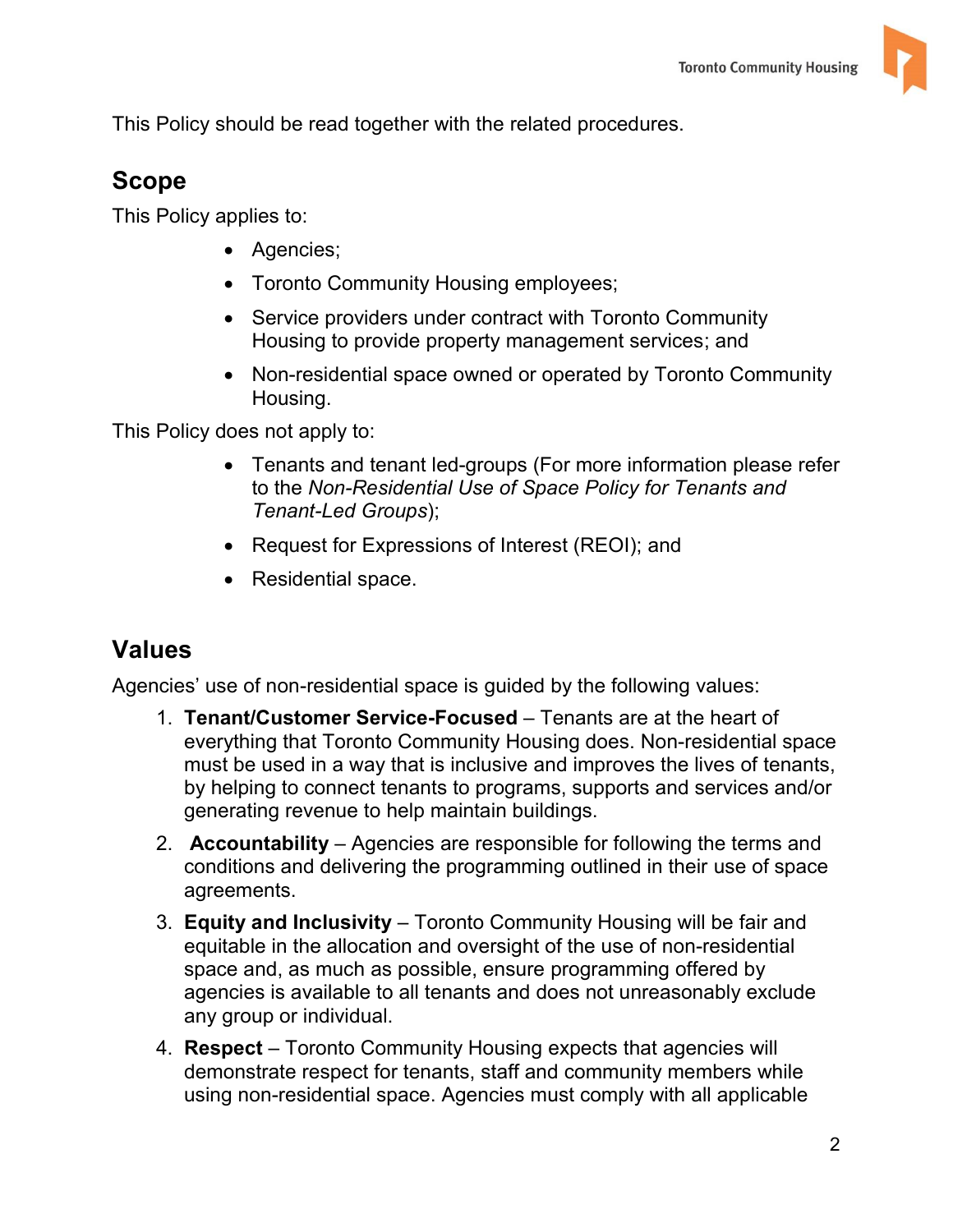

 including the Ontario *Human Rights Code*, RSO 1990, c H19 (the policies including Toronto Community Housing's *Human Rights, Harassment and Fair Access Policy,* and all applicable legislation "*Code*") and *Accessibility for Ontarians with Disabilities Act, 2005*, SO 2005, c 11 (the "*AODA*").

- 5. **Transparency**  Toronto Community Housing will make and communicate decisions about use of non-residential space clearly and fairly.
- fairly. 6. **Tenant Involvement**  Agencies are responsible for maximizing tenant involvement in programs and services.
- 7. **Community Improvement**  Toronto Community Housing will use the funds acquired through the rental of non-residential space for private events for community building and engagement purposes or as otherwise specified by Toronto Community Housing's *Use of Distribution*
- *and Allocation of the Use of Space Funds Policy*. 8. **Sustainability**  Toronto Community Housing will strive to maximize the residential space to agencies by taking into account, among other things, value of its non-residential space when licensing or leasing nonfinancial considerations and value to tenants provided via programming or other contributions.

# **Definitions**

 **Agency:** In this Policy, an agency is an incorporated not-for-profit organization, a registered charity with the Canada Revenue Agency, a healthcare service provider as defined by the *Regulated Health Professions Act*, 1991, SO 1991, c 18, a City of Toronto department or subsidiary.

**Community Event:** A one-time event:

- $\bullet$  that is open to all tenants;
- that is free or charges a nominal fee; and
- and/or engagement. where the activities and purpose of the event are to provide tenant support

 in a Toronto Community Housing building. **Community Space**: Common space within a Toronto Community Housing building that is not designated for commercial, retail, or industrial use. Community Space is always the main (usually the largest) or only common space

 where it is the sole occupant for a defined period of time to provide programs, **Exclusive Use of Space:** Use of commercial or recreational space by an agency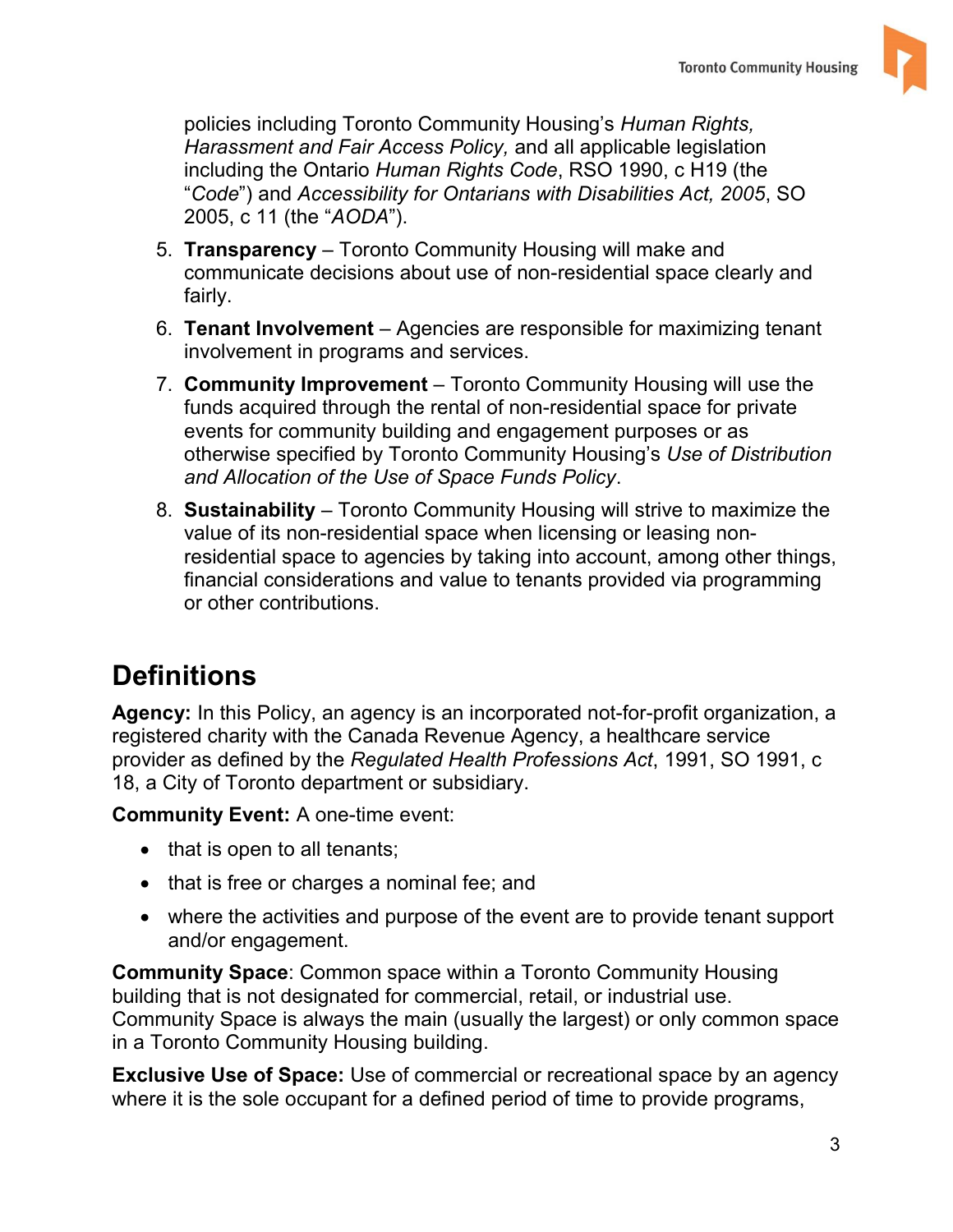

services, and activities that benefit tenants and which support Toronto Community Housing's strategic priorities as outlined in our Strategic Plan.

**Nominal Fee:** A small amount of money charged for participation in a program or service which is used to recover costs associated with providing the program or service.

 tenant-led groups, and agencies at various times of the day or week on a **Non-Exclusive Use of Space:** Shared use of non-residential space by tenants, recurring basis to provide programs, services, and activities that benefit tenants and which support Toronto Community Housing's strategic priorities as outlined in our Strategic Plan.

**Non-Residential Space:** Space within a Toronto Community Housing building that is used for purposes other than providing residential housing. All nonresidential space is further designated as one of the following categories:

- community space;
- recreational space; or
- commercial space.

 **One-Time Use of Space:** Use of non-residential space by an agency for a defined, nonrecurring time period for a community event.

 as a birthday party or a wedding. Agencies are not permitted to hold private **Private Event:** A one-time event that is not open to all tenants or the public such events.

**Recreational Space**: Space within a Toronto Community building that is not designated for commercial, retail or industrial purposes. Recreational space is supplementary to community space, and is not the main or only common space in a Toronto Community Housing building.

**Residential Space:** Space that is used for residential housing pursuant to the *Residential Tenancies Act, 2006*, SO 2006 c 17 (the "*RTA*").

**Tenant:** A person who, pursuant to a residential lease agreement with Toronto Community Housing or a Toronto Community Housing-approved sub-landlord, lives in a Toronto Community Housing building.

**Vulnerable Tenants:** Tenants who are vulnerable due to the interaction between the challenges that the tenant faces in fulfilling their obligations as a residential tenant and the resources that they can access while facing those challenges. Vulnerability may affect the ability of a Toronto Community Housing tenant to live independently (see Toronto Community Housing's *Vulnerability Definition Policy*).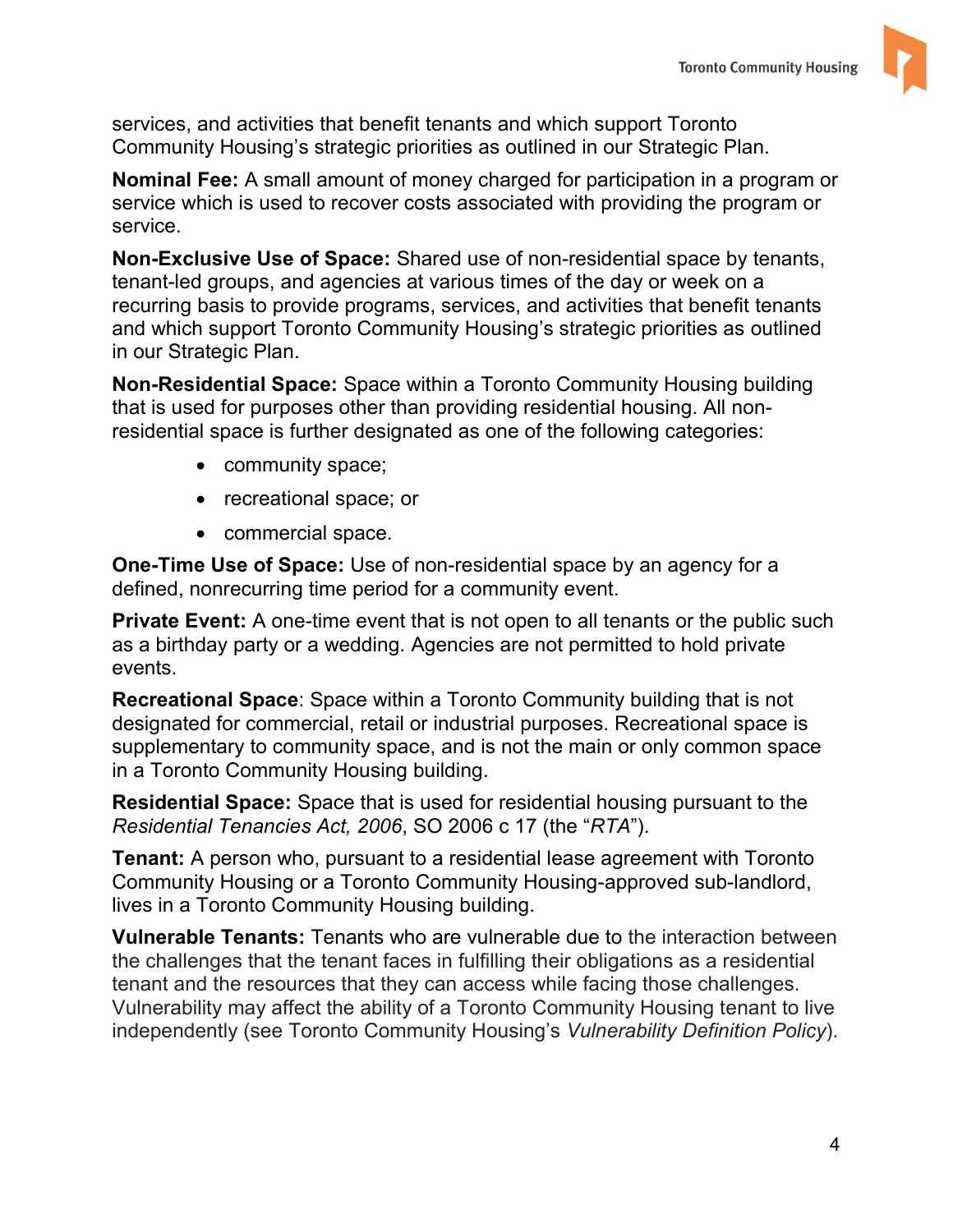# **Policy Details**

#### **Equity Impact Statement**

 *Ontarians with Disabilities Act* ("*AODA*"). Toronto Community Housing is committed to providing an inclusive living environment free of discrimination and harassment consistent with the principles outlined in the *Ontario Human Rights Code* ("*Code*"), and the *Accessibility for* 

 including but not limited to the *Code* and *AODA*. Use of non-residential space must not conflict with Toronto Community Housing's policies, including but not limited to Toronto Community Housing's *Human Rights, Harassment and Fair Access Policy* or with applicable legislation

#### **Eligibility Criteria for Use of Space**

 Agencies must satisfy all eligibility criteria in order to be considered for use of non-residential space.

#### Community Events, Non-Exclusive and Exclusive Use of Space

In order to be eligible for community events, non-exclusive and exclusive use of space, agencies must:

- 1. primarily serve and benefit tenants by meeting a community need or priority and support Toronto Community Housing's strategic objectives; and
- legislation including but not limited to the *Code, AODA* and the *RTA*. 2. have a mandate and conduct activities that do not conflict with Toronto Community Housing's mission or policies, or with applicable

#### **Allocation and Decision-Making**

Toronto Community Housing is responsible for allocation and decision-making for use of non-residential space. Tenant and Community Services Division, in consultation with Asset Management Division, Fire Life Safety & Risk Management Department and Commercial Business Unit, are tasked with assessment and approval of use of space agreements.

#### **Fees and Rental Charges**

The following outlines fees, rental charges and costs for use of non-residential space: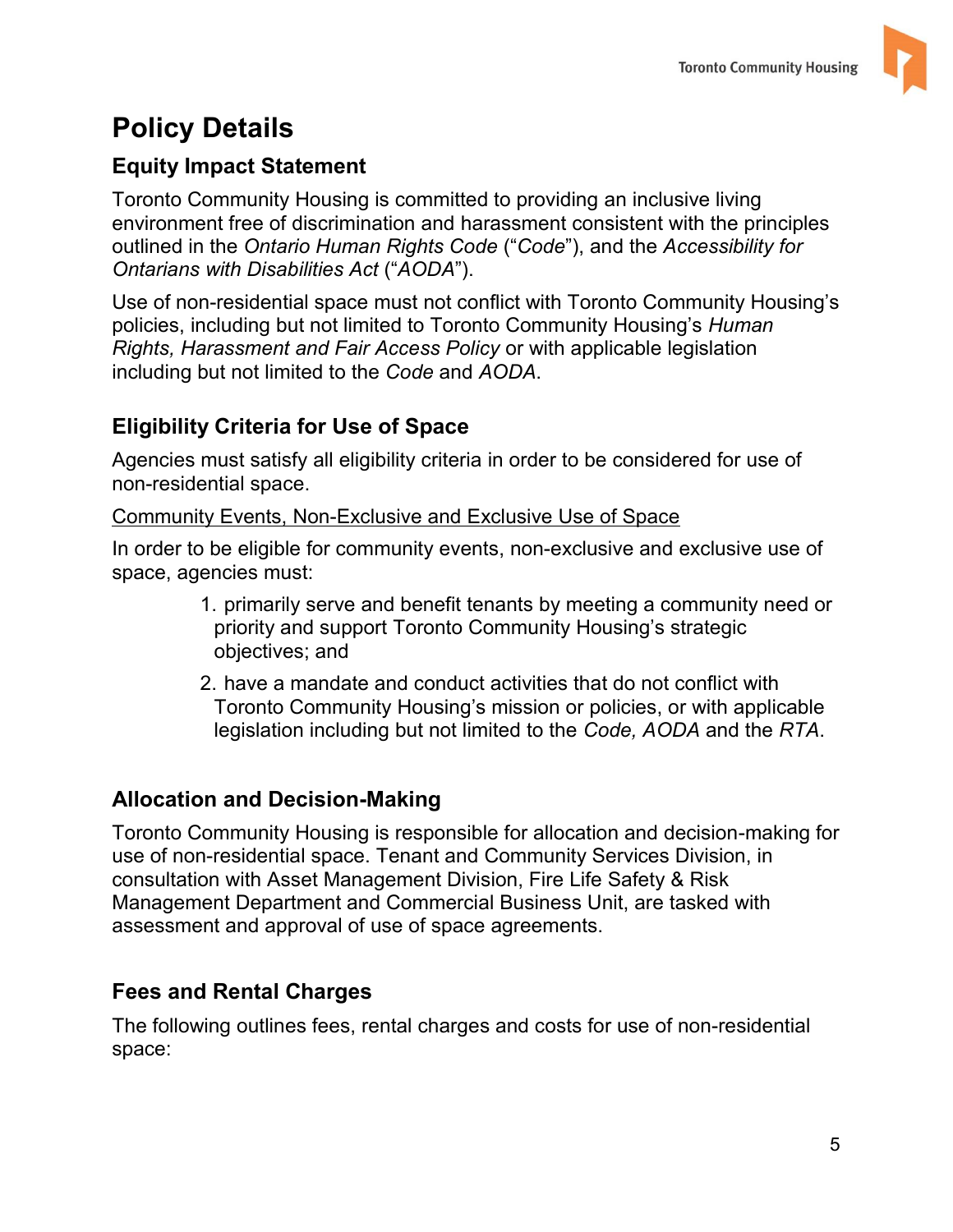

#### Community Events and Non-Exclusive Use of Space

 An agency holding a community event or entering into a non-exclusive use of space agreement will not be charged a fee for use of the non-residential space.

#### Exclusive Use of Space

 An agency entering into an exclusive use of space agreement will be charged a rental fee of:

- 1. Full cost-recovery of all operating costs, including utilities and realty taxes ("operating costs");
- 2. Below-market rent and operating costs; or
- 3. Market rent and operating costs.

 provided to tenants by the agency. Toronto Community Housing reserves the right to determine the applicable rental fee based on an assessment of the value of the programs and services being

#### **Vulnerable Sector Screening Requirements**

 When providing programs and services to vulnerable tenants, all agencies must Screening ("VSS") for each individual providing such programs and services. at their own expense, complete a Toronto Police Service Vulnerable Sector

 completion of VSS's and to verify that all VSS's have been completed. Toronto Community Housing, at any time and in its sole discretion, shall be entitled to inspect all documentation and records relating to any agency's

#### **Insurance Requirements**

All agencies using non-residential space must obtain the appropriate insurance and provide proof of insurance coverage.

#### **Monitoring and Evaluation**

 Community Housing staff to ensure that the programs or services being offered by agencies meets the objectives of this Policy. All use of space agreements are subject to check-in meetings with Toronto

 Agencies will have at least one check-in meeting during the term of the use of space agreement.

Agencies are required to track and report on specific metrics as outlined in the use of space agreement.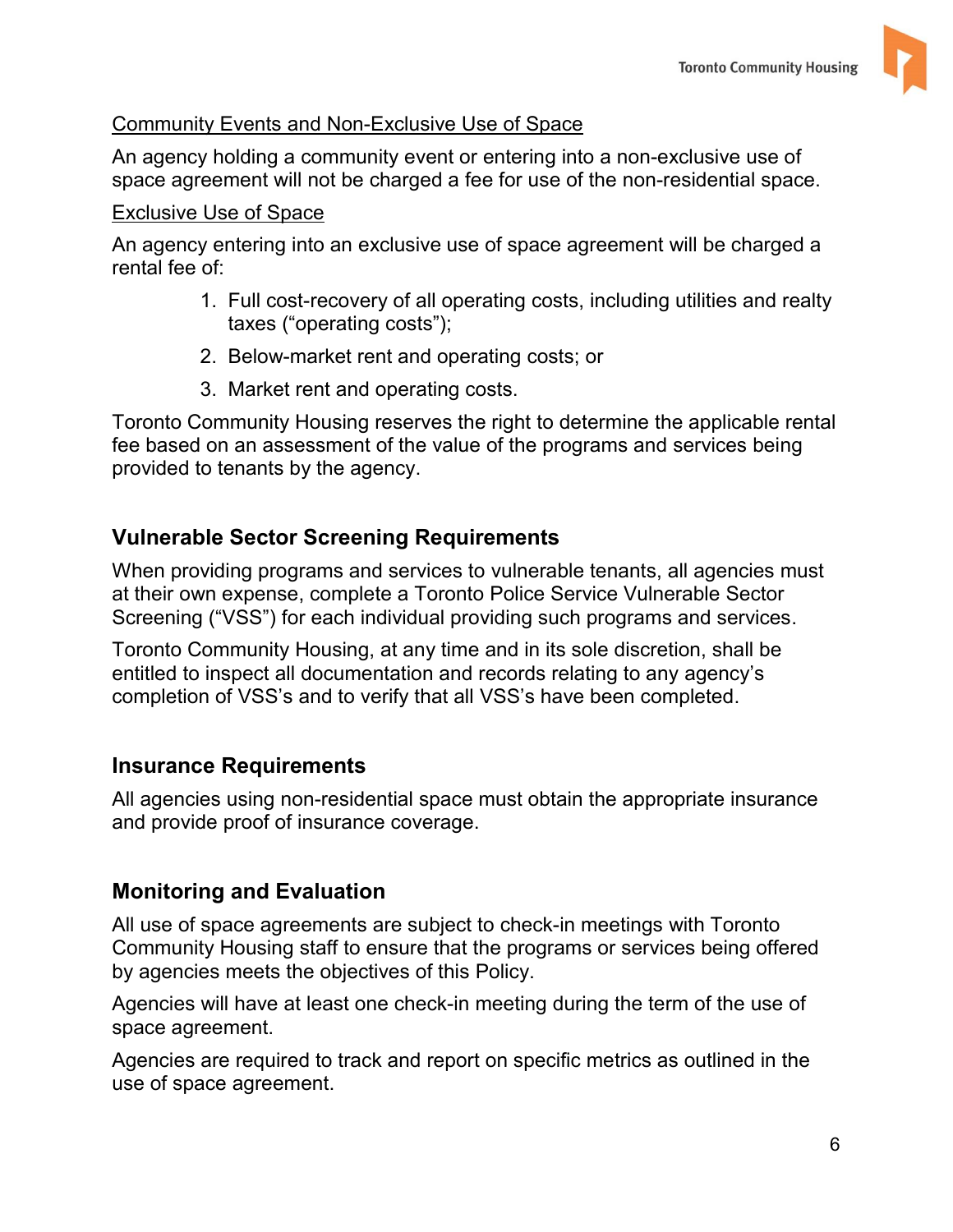

# **Compliance**

Tenant and Community Services Division is tasked with assessment, review and monitoring of this Policy.

Tenant and Community Services Division, in consultation with Asset Management Division, Fire Life Safety & Risk Management Department and Commercial Business Unit is responsible for monitoring staff activity to ensure compliance with this Policy and related procedures.

# **Governing and Applicable Legislation**

Includes, but is not limited to:

- *Accessibility for Ontarians with Disabilities Act, 2005, SO 2005, c 11;*
- *Commercial Tenancies Act, RSO 1990, c L7;*
- *Human Rights Code, RSO 1990, c H19;* and
- *Residential Tenancies Act, 2006, SO 2006, c 17.*

# **Related Policies and Procedures**

- Elections Policy
- Human Rights, Harassment and Fair Access Policy
- Non-Residential Use of Space Policy for Agencies
- Non-Residential Use of Space Policy for Tenants and Tenant-Led **Groups**
- Non-Exclusive and Exclusive Use of Space Procedures for Agencies
- Non-Exclusive Use of Space Procedures for Tenants and Tenant-Led **Groups**
- One-Time Use of Space Procedures for Agencies
- One-Time Use of Space Procedures for Tenants and Tenant-Led **Groups**
- Use of Distribution and Allocation of the Use of Space Funds Policy
- Vulnerability Definition Policy
- Vulnerability Operational Guideline